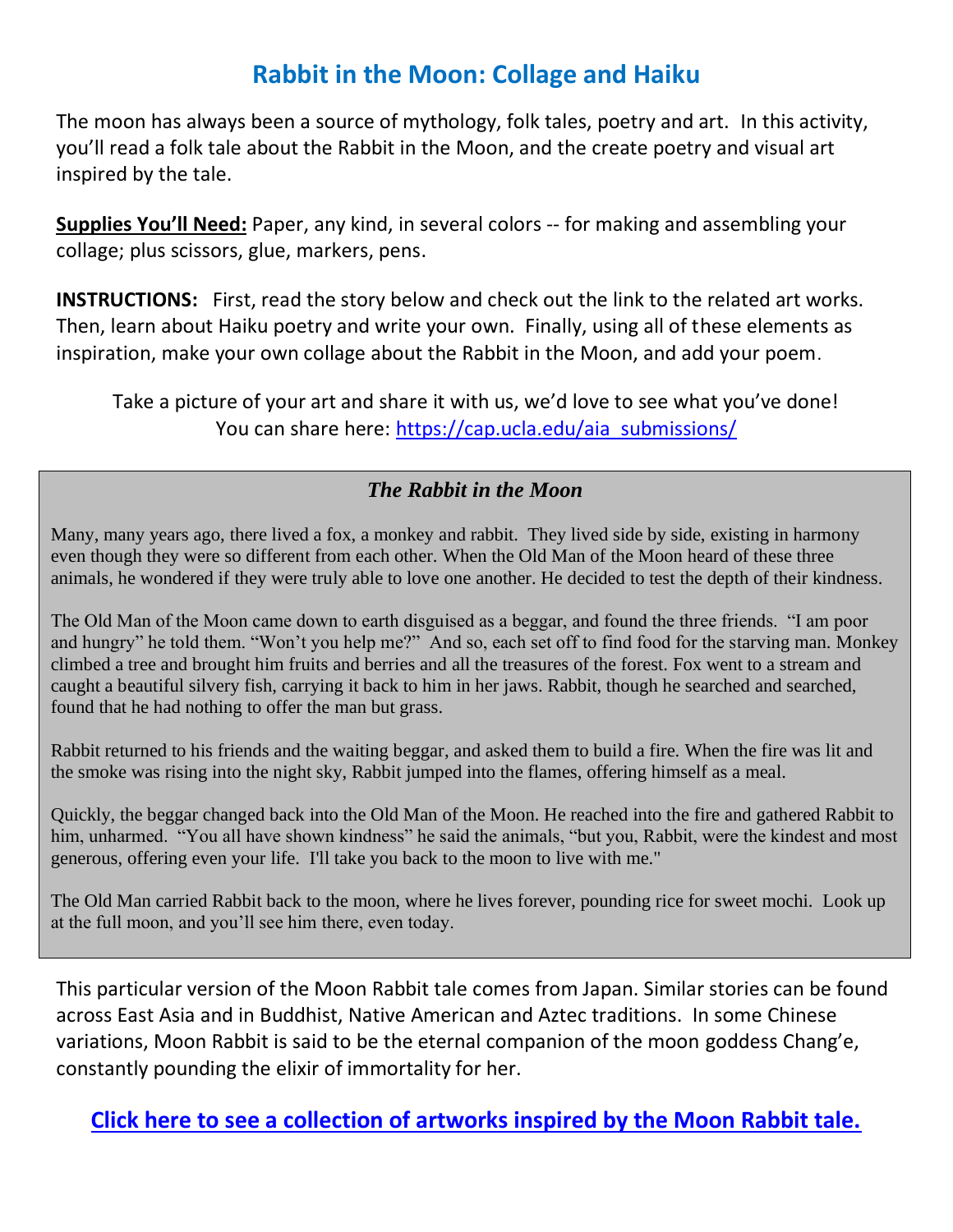## **HAIKU**

A Haiku is a form of Japanese poetry. It has only 3 lines, and each line has a specific number of syllables. Here's an example of haiku:

*In spring the new leaves Unfurl slowly to reveal An innocent green* 

| Line 1 has 5 syllables: | in/spring/the/new/leaves                      |  |  |
|-------------------------|-----------------------------------------------|--|--|
|                         | $1 \quad 2 \quad 3 \quad 4$<br>- 5            |  |  |
| Line 2 has 7 syllables: | un/furl slow/ly to re/veal<br>1 2 3 4 5 6 7   |  |  |
| Line 3 has 5 syllables: | an in/no/cent green                           |  |  |
|                         | $1 \t2 \t3 \t4$<br>$\overline{\phantom{0}}$ 5 |  |  |

A syllable is an individual sound that makes up the whole word. The word Book has 1 syllable. The word Reading has 2 syllables. The word Japanese has 3 syllables

If you need some help with counting out syllables, [these guys can help you out with a song.](https://www.youtube.com/watch?time_continue=81&v=psUPYR235O8&feature=emb_logo)

## **Use the worksheet below to write your own Haiku. Then, start your collage.**

### **Making your Collage**

--Make a draft of your collage design, draw an example in pencil on a scrap piece of paper.

--What will you use as your background? Pick a sturdy piece of paper, decide on a color.

--Pick 2-3 sheets of different colored paper from your background.

--How can you cut the paper to make the shapes for your collage?

--Arrange your cut pieces of paper on the background.

--Glue them down.

--Add your Haiku poem in pen or marker.